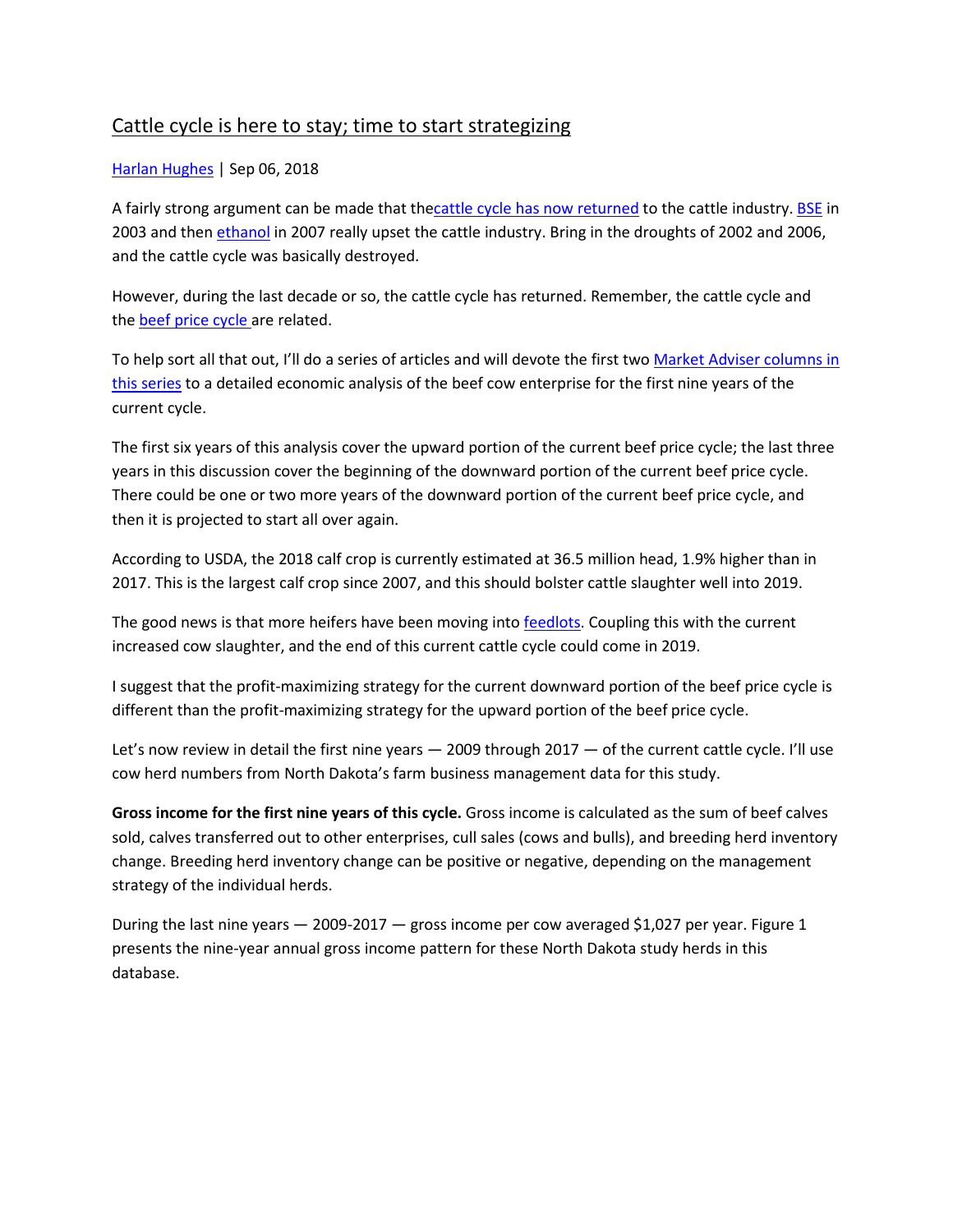

## Figure 1. Average yearly gross income in North Dakota study herds, 2009-2017

Gross income trended upward \$53 per year over the nine-year period, with the peak in gross income in 2014 at \$1,602 per cow. Years like 2014 occur maybe one or twice in a rancher's lifetime.

The drop in gross income per cow since 2014 is stimulating the increased culling of beef cows; however, there is a significant lag time built in before beef cow numbers are actually reduced in response to lower calf prices.

The overall key characteristic of the first half of this beef price cycle is that gross income increases each year for the first six years. The downward side of the beef price cycle appears to be more volatile, but I am currently projecting 2018 gross income per cow to be only slightly less than 2017. That's because, in spite of the large number of cattle on feed, beef exports are helping out in 2018.

**Total direct costs of production.** Direct costs of production include all feed costs with farm-raised feed costs valued at market price, not costs of production. Grazing costs are figured at the local grass rental rate. Profit or loss from raising farm-grown feeds is credited to the farming enterprises, not beef cows.

Veterinary and supply costs are included, as are fuel and oil, repairs, custom hire, marketing and operating interest related to beef cows only. These last categories are the beef cow herd's share only not farming costs.

Farming expenses are not included, as they are built into the market price of farm-raised feeds fed. Finally, costs of replacement heifers and replacement bulls are also included in the cow herd's direct cost of production.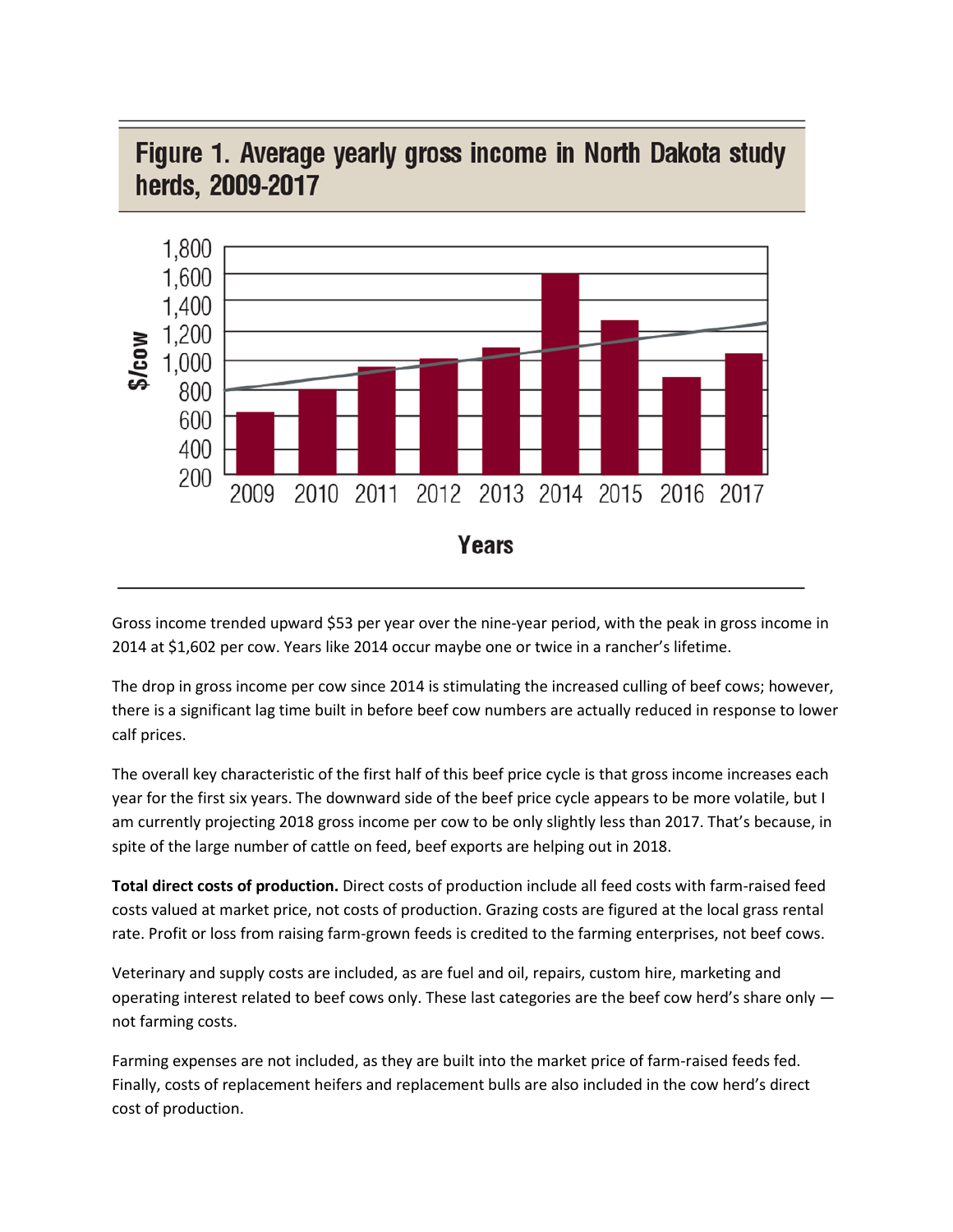The nine-year average direct cost per cow was \$723, but does vary by year (Figure 2). In general, average direct cost went up \$23 per cow per year and actually peaked in 2015. About half of the increase in gross income per year went for increased direct costs of production.

# Figure 2. Total direct cost of production per cow by year for study herds



The continued increase in direct costs of production in 2015 over 2014, coupled with the drop in gross income in 2015, got the attention of cattle producers. Direct costs of production went down in 2016 and again in 2017. Cow-calf producers are feeling the pressure of the downward side of the beef price cycle.

One bigger direct cost of production is the cost of replacement heifers and replacement bulls (Figure 3). The trend line for replacement costs was almost flat, suggesting little impact from the beef price cycle. However, the cost of [replacement heifers](https://www.beefmagazine.com/marketing/2018-heifer-calves-could-become-your-most-profitable-cows) in 2015 was record-high. My Wyoming-Nebraska study herd has also experienced this.